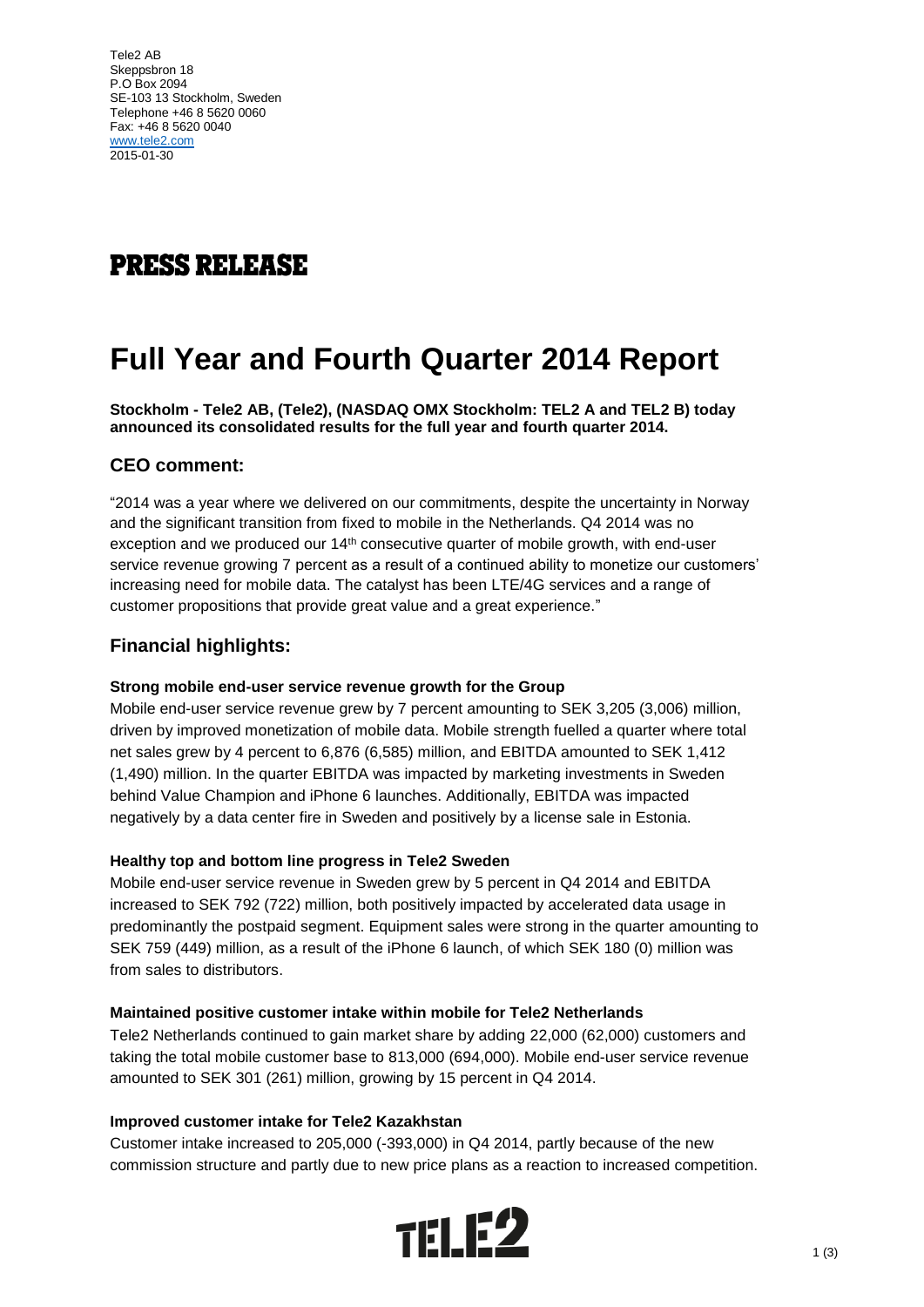Tele2 AB Skeppsbron 18 P.O Box 2094 SE-103 13 Stockholm, Sweden Telephone +46 8 5620 0060 Fax: +46 8 5620 0040 [www.tele2.com](http://www.tele2.com/) 2015-01-30

Improved quality of customer intake and increasing data consumption supported the operational development. As a result, Mobile end-user service revenue grew by 12 percent in Q4 2014, amounting to SEK 280 (251) million despite being impacted by devaluation of the local currency and increased competitive pressure. Through improved operational scale and lower interconnect levels, EBITDA amounted to SEK 17 (-7) million.

#### **Sale of Tele2 Norway**

On December 1, 2014, the competition authority in Norway preliminary rejected the transaction. To be able to complete the transaction, the parties have presented a new proposal to the authority. The sale will be completed after approval by regulatory authorities, which is expected in Q1 2015.

#### **Challenger program**

A group-wide program focused on increasing productivity was launched in the quarter. The program will build over the next 3 years and reap full benefits of SEK 1 billion per annum starting in 2018. The investment required will be SEK 1 billion, phased over the next 3 years. In the quarter EBIT was impacted by SEK -10 million by the program (Note 2).

#### **The Board of Directors recommend a dividend for 2014 amounting to SEK 4.85**

The Board has decided to amend the progressive dividend policy to an annual 10 percent dividend growth for the coming 3 years. The Board therefore recommends an ordinary dividend of SEK 4.85 (4.40) per share in respect of the financial year 2014.

## **The full year and fourth quarter report is available on www.tele2.com**

## **Presentation full year and Q4 2014 result**

Tele2 will host a presentation with the possibility to join through a conference call, for the global financial community at 10:00 am CET (09:00 am GMT/04:00 am EST) on Friday, January 30, 2015. The presentation will be held in English and also made available as a webcast on Tele2's website: [www.tele2.com](http://www.tele2.com/)

#### **Dial-in information:**

To ensure that you are connected to the conference call, please dial in a few minutes before the start of the conference call to register your attendance.

**Dial-in numbers:** United Kingdom: +442033645374 Sweden: +46850556474 USA: +18557532230